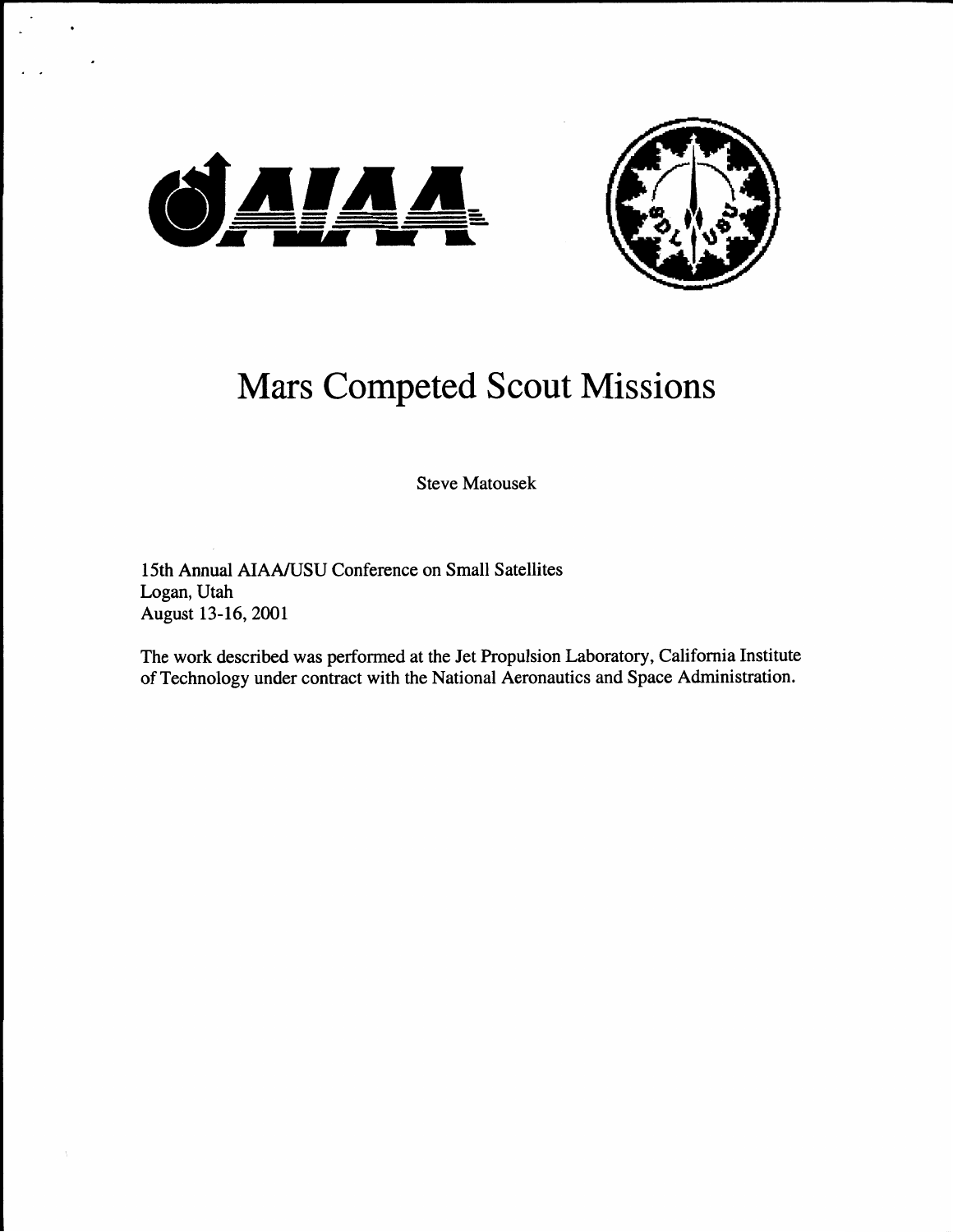## Abstract

.

 $\langle \rangle$ 

The Mars Program institutes the Mars Competed Scout Missions in order to introduce science goals into the program not otherwise covered in the baseline plan. Mars Competed Scout missions will be Principle-Investigator (PI) led science missions. Analogous to the Discovery Program, PI led investigations optimize the use of limited resources to accomplish the best science and allow the flexibility to quickly respond to discoveries at Mars. Competed Scout Missions also require unique investments in technology and reliance upon Mars-based infrastructure such as telecomm relay orbiters.